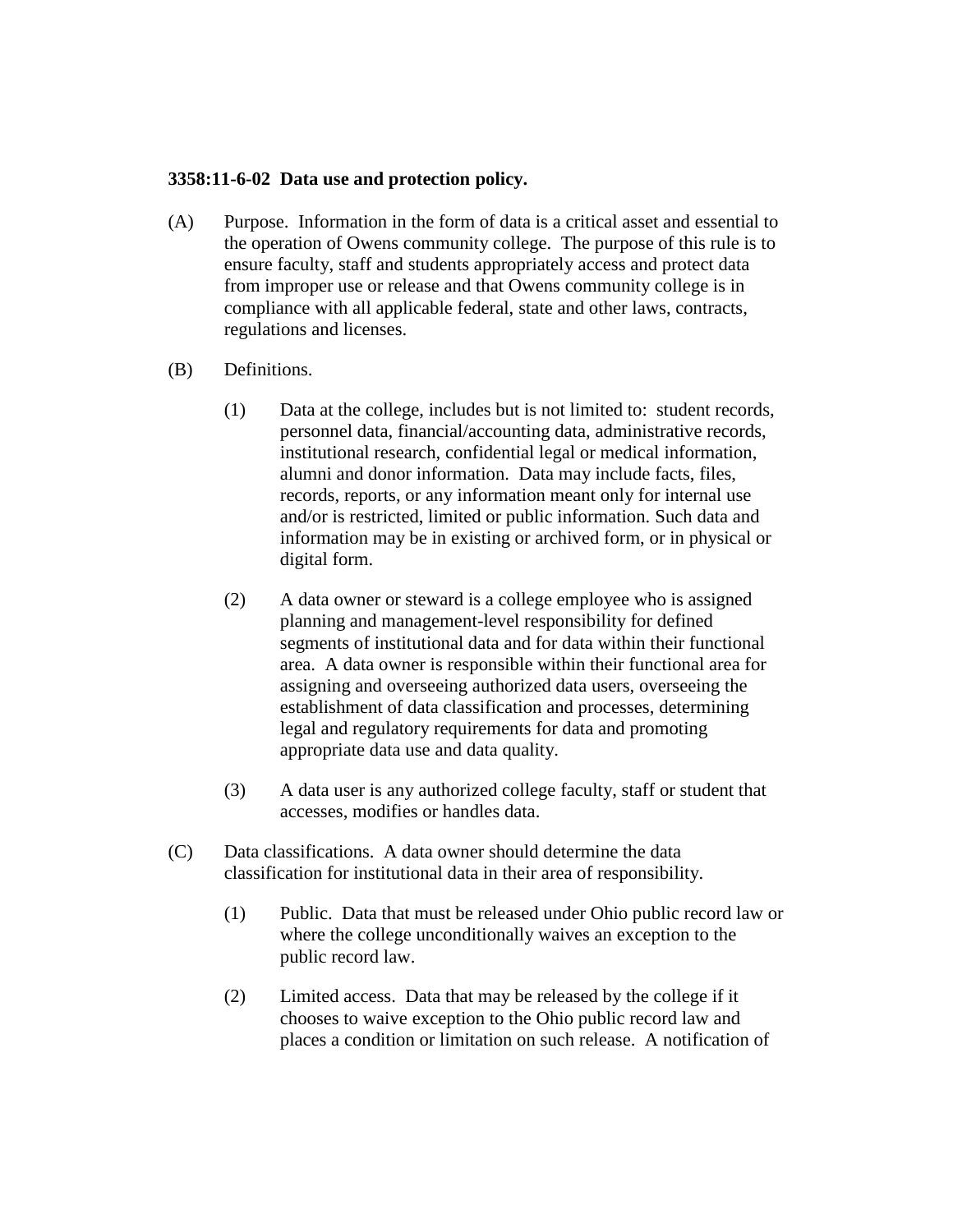unauthorized access is not required to any such victim or other outside entity. Examples include but are not limited to: college identification numbers, research data, intellectual property.

- (3) Restricted. Data release is prohibited by federal law, state law, and/or contractual obligation. For data to be defined as restricted, a notification of unauthorized access is required to any such victim or other outside entity. Examples include but are not limited to: social security numbers, personal health information, driver's license numbers.
- (D) Responsibility.
	- (1) A data user must use and protect data in a manner consistent with all relevant standards and procedures of information technology services and the rules of the college.
	- (2) A data user must be aware of and comply with all applicable federal, state and other applicable laws, contracts, regulations and licenses. A data user may reference Owens community college rule 3358:11-6-01 of the Administrative Code (information technology policy).
	- (3) A data user must understand the classification of the data being accessed and must protect the data appropriately, as based on the classification.
	- (4) A data user must only access or attempt to access data, as based on the authorization to use and then only use such in the manner and to the extent authorized.
	- (5) A data user must only provide data to another data user who is authorized to receive such data.
	- (6) A data user must not share or use accounts, passwords or other authentication mechanisms other than those that are assigned by the college.
- (E) Non-compliance. Non-compliance with this rule and corresponding procedures may be subject to the Owens community college rule 3358:11- 5-52 of the Administrative Code (standards of conduct and disciplinary